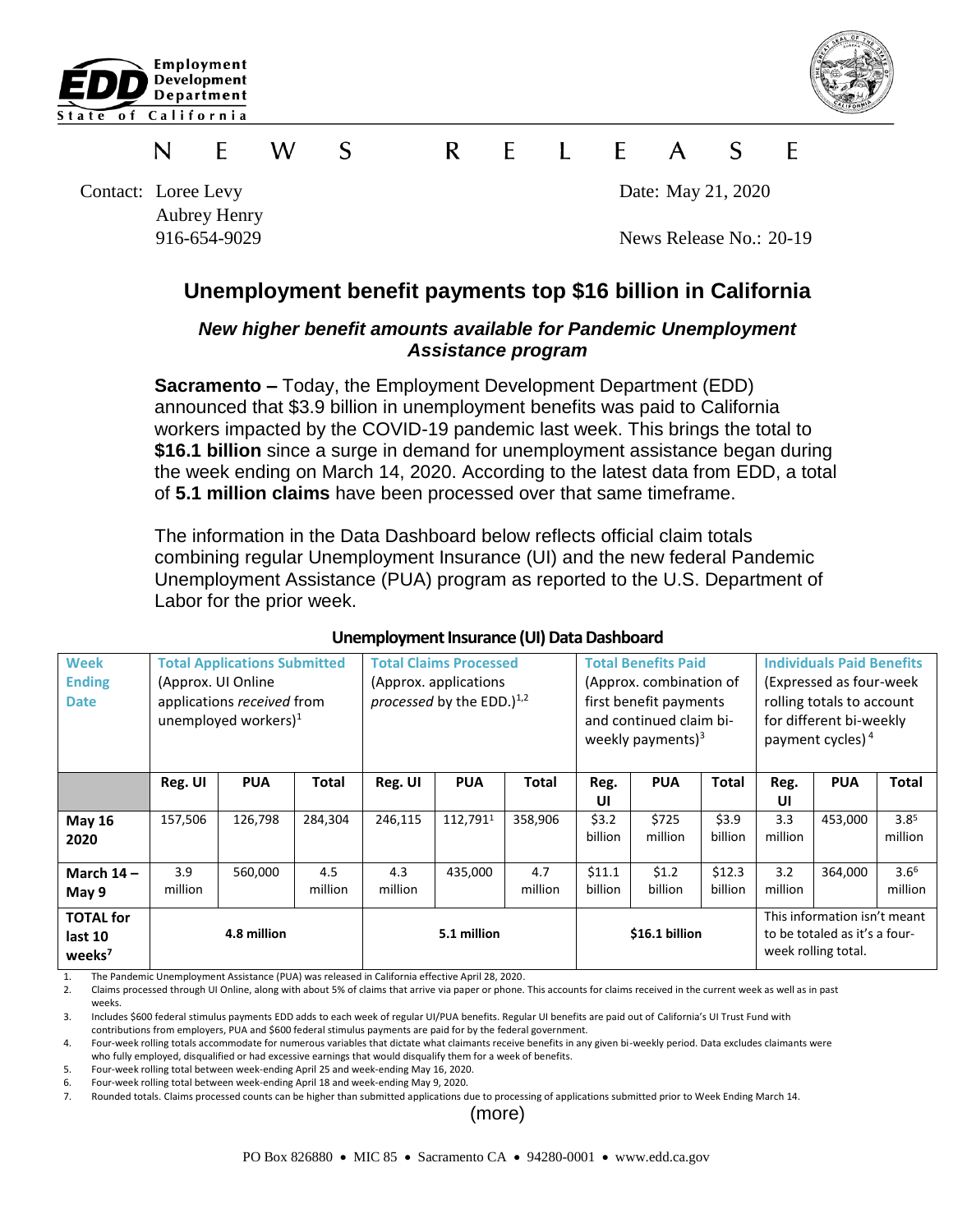EDD News Release No.: 20-19 - 2 - May 21, 2020

**Increased Pandemic Unemployment Assistance (PUA) benefits**  As of May 20, the EDD is now able to increase the weekly benefit amounts paid to eligible workers applying for the federal [Pandemic Unemployment Assistance](https://www.edd.ca.gov/about_edd/coronavirus-2019/pandemic-unemployment-assistance.htm) program or already collecting PUA benefits. This separate federal program launched April 28 in California and applies to the self-employed, business owners, independent contractors and others who are not eligible for regular state-provided UI benefits and are unemployed as a direct result of COVID-19.

To make the program available as quickly as possible, the EDD rolled out PUA in phases beginning with paying eligible workers the minimum of \$167 per week in benefits, along with the \$600 stimulus payments. The second phase of PUA programming is now complete, allowing the EDD to calculate a higher weekly benefit amount based on claimants' 2019 income. PUA claimants can expect:

- **Automatic recalculations for current PUA claimants**  The EDD is now recalculating benefit awards for qualified individuals based on the total income reported by the claimant for calendar year 2019. Those due higher weekly benefit amounts who applied through UI Online will receive a notice in the mail 5-7 days after the benefit adjustment is made and will automatically be paid retroactively to make up the difference from the start of the individual's PUA claim. Those adjusted payments for current claimants are likely to be completed within about a week and issued through their existing payment method. It could take a few more days for those who filed via phone or paper.
- **Maximum is \$450 per week** In order to get some kind of increase above the minimum weekly benefit amount, individuals would have to have earned more than \$17,368 last year. To qualify for the maximum of \$450 per week in PUA benefits, individuals' net self-employment income for 2019 would need to be more than \$46,696, which equates to at least \$11,674 per quarter.

## **New 13-week federal extension launches next week**

Starting May 27<sup>th</sup>, the new extension called the Pandemic Emergency Unemployment Compensation (PEUC) will be available to Californians impacted by the pandemic. The federal CARES Act required the development of three new provisions to each state's regular UI program, each one demanding extensive and complex programming due to differing dates and eligibility rules involved.

The EDD has implemented the first two provisions which are a \$600 federal stimulus payment added to each week of benefits a claimant receives, and the launch of the new separate PUA program. The third and final provision is a new 13-week extension of federal funds for anyone who exhausts up to 26 weeks of regular state-provided UI benefits.

(more)